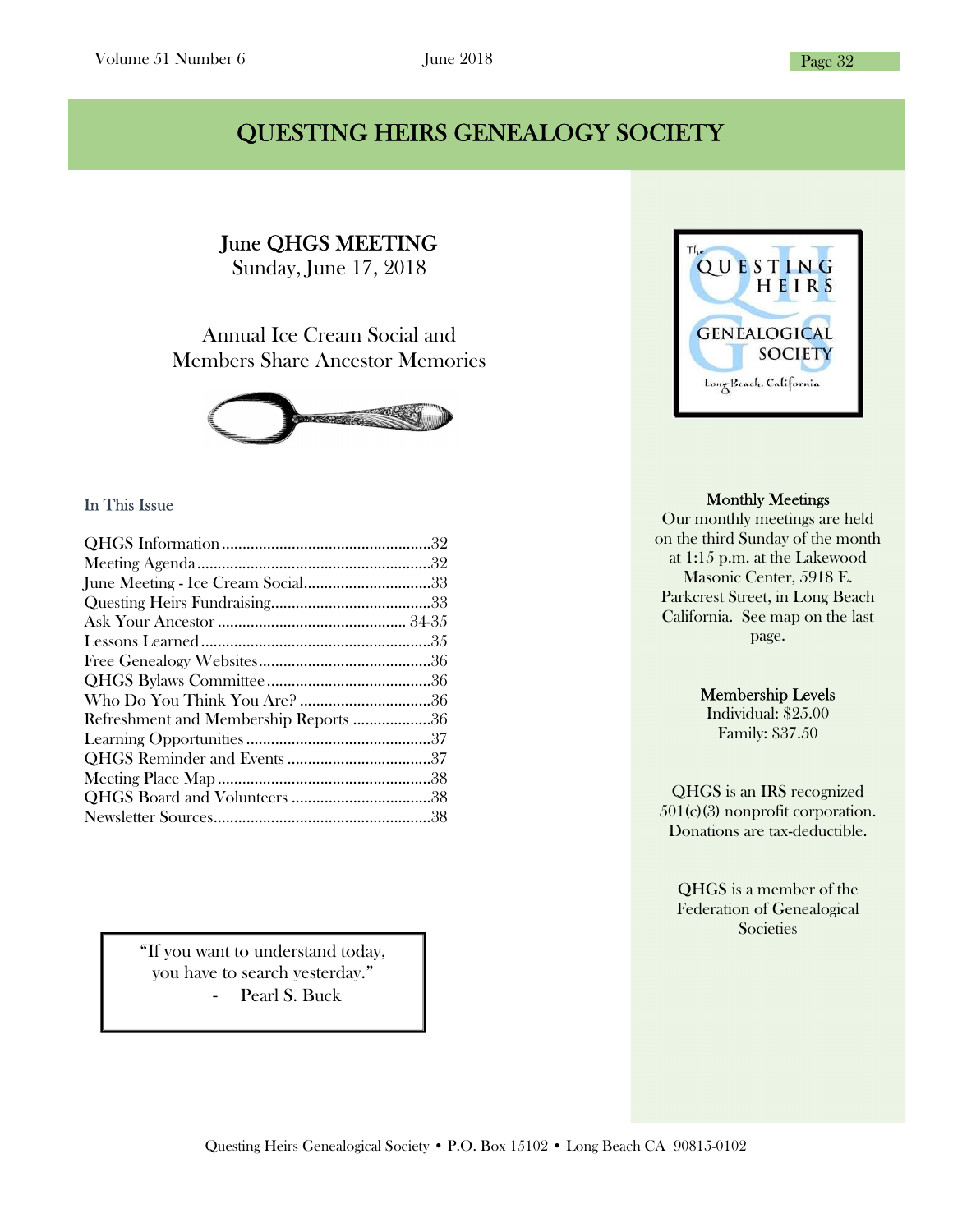# Our June Meeting – Annual Ice Cream Social

Sunday, June 17 is the QHGS Annual Ice Cream Social hosted by the Executive Board. Our meeting is on Father's Day so we'd like members to share something about a male ancestor. If you prefer, you can talk about any memory of your family. Maybe you had a great-grandfather who ran a string of grocery stores, an ancestor that served during a war, a horse thief, or you discovered an unknown sibling through a DNA connection.

What can be better than enjoying ice cream while we listen to our members talk for 5 to 10 minutes about that special person in their family, and how they discovered more about them by doing genealogy research. There's nothing like getting together with friends who share an interest in genealogy. We hope to see you all at the meeting.



1913 Library of Congress Collection



Ice cream socials date back as far as the  $18<sup>th</sup>$  century in the United States. Maryland Governor Thomas Bladen served ice cream during a dinner party in 1744. Thomas Jefferson was the first President to host an ice cream social in the White House. Today, churches and schools still hold ice cream socials.

### Questing Heirs Fundraising is Easy!

Do you shop online at Amazon.com? Do you get your groceries at Ralphs or Food4Less? Have you heard of eScript?

#### Amazon Associates Program

Click on the Amazon.com link on the web page below before you start shopping at Amazon and Questing Heirs will receive a portion of the purchase price.

#### Ralph's Community Program

Use your Ralphs Rewards card to raise funds for QHGS. Just by creating an account and registering your card, a percentage of your purchase using your Rewards card at Ralphs will be donated to Questing Heirs. It won't cost you a thing!

#### eScrip

Shop online or shop locally. Dine out or book travel. Earn automatically when you shop. See our web site for businesses that help give back to nonprofits. Some of those listed are Claim Jumper, Lazy Acres, Macy's, Office Max, Ecco's Pizza and more. For a full list, use the link below:

Use this link to learn more and help QHGS earn rewards: http://www.qhgs.info/shop.html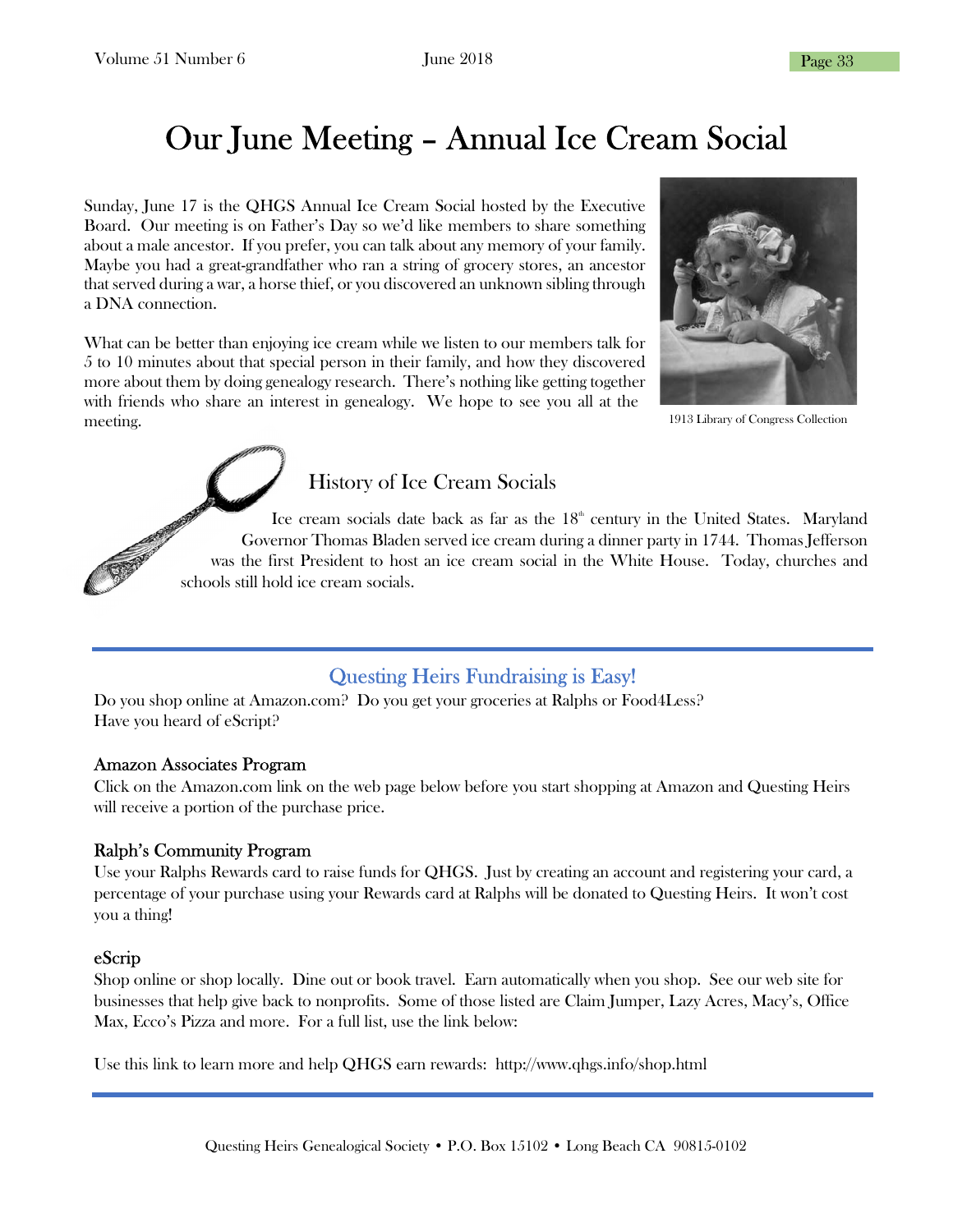### Ask Your Ancestor – This Month's Question

William Tayloe was born in 1645. William was the sheriff of Rappahannock Co, Virginia in 1687. He was one of the first judges of Richmond County, which was created from Rappahannock County. He served as a colonel and commander of the militia and he served as a Burgess for Richmond County at various times between 1700 and 1706. In 1704, as commander-in-chief of the county militia, he subdued an uprising of the Indians.

To my ninth great grandmother Ann Tayloe Burn (1675 to approximately 1724): Who are your parents? What was it your servants saw you bury? Why did the Virginia Burgesses send you away and where? Why were you fined for making a disturbance? Why were you forced to marry Mr. Burn?

William Tayloe married Anne Corbin in

1685. They had three children: Elizabeth, John and William. Anne Corbin Tayloe died in 1694, the same year her third child was born.

William married a second time between 1695 and 1699. His second wife's name was also Anne. It isn't clear from the records that exist what her maiden name might have been. From this second marriage, there were two children: Anna Catherine, and Mary. William Tayloe died in 1710.

One August morning in 1714 at the Tayloe plantation in Lancaster County, Virginia there was an incident. What followed will perhaps answer questions and clarify family lore from the descendants. There were three female servants - a hired white woman, an enslaved woman and an Indian woman in the house that day. The widow, Anne Tayloe, left the main house and walked toward the plantation office. Anne asked one of the servants to bring her a hoe.

Two of the plantation's house servants looked out the window and could see their mistress holding what looked like a chamber pot with an infant inside it. It was reported that these servants then went out into the yard to see what their mistress had buried. One said it was a "piece of a child", a leg. Gossip of this event eventually made its way to the men in town. Anne Tayloe was then brought to the county courtroom for judgment.

In 1710, the Virginia Assembly adopted a century-old English statute to punish infanticide after a call from the Governor's Council for a law to prevent the murder of illegitimate children.

According to the court testimony, there was strong evidence of Anne Tayloe's guilt. There was eye witness testimony from a servant and a slave. Tayloe denied having been pregnant and that she buried a child in the yard. One account tells that she was ultimately released after a short time in jail. According to other records, the next year she was free. Despite being released by the court, her reputation never recovered. The next year, her brother-in-law would bring her before the court again.

In October 1715, Joseph Tayloe complained in Lancaster County, VA court that his brother William Tayloe had died and that William's widow Anne Tayloe, had cohabited with James Burn and they were "vehemently disposed of fornication and incontinency". This was the common description for adultery and relations outside of marriage during that time period. James Burn, a single man, had lived at the Tayloe plantation since William Tayloe's death in 1710.

On November 9, 1715, James Burn was brought before the county court for riding through town on horseback, waving a sword and allowing a great large group of slaves to assemble at his plantation. This was detailed in Lancaster Orders 6, on October 13, 1715. What this the family story about the fine for a disturbance?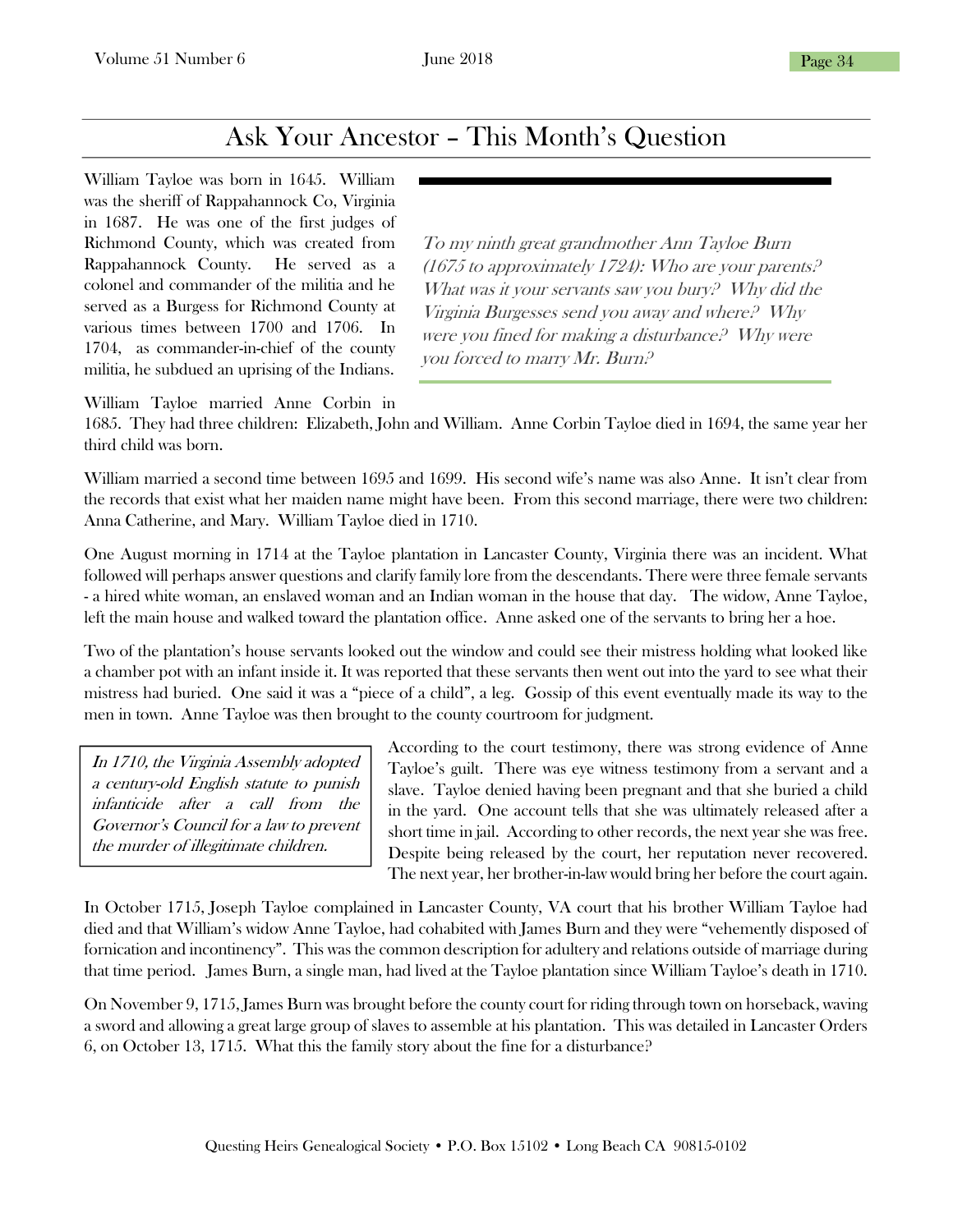By 1716 Anne had married James Burn. Was it a love match and they married after six years of living together? More likely, it was because of the public court allegations, Anne's reputation, and the stigma attached to cohabitation in the early 1700's.

#### Sources for this family's story:

"English Statutes in Virginia 1660-1714" by John R. Pagan, University of Richmond School of Law 2017 "Women in Early America: Struggle, Survival, and Freedom in a New World" by Dorothy A. Mays "Maids and Mistresses, Cousins and Queens, Women's Alliances in Early Modern England" Edited by Susan Frye and Karen Robertson

"Encyclopedia of Virginia Biography", Under the Editorial Supervision of Lyon Gardiner Tyler

## Lessons Learned

- 1. Be aware of the era that you are researching. What vital records are available for the time period? Sometimes we must step back and pull records from local archives.
- 2. Don't underestimate the power of a Google internet search.
- 3. Understand the time period you are researching. Are the laws different than today? Don't be afraid to ask someone else for help. You may know someone who has researched the same geographic area and time period.
- 4. You can't believe EVERYTHING you see family trees posted online. That said, one or two facts may point you in the right direction on your journey.

## Ask Your Ancestor – Could This Be Your Italian Ancestor?



Portrait attributed to: By The Yorck Project (2002) 10.000 Meisterwerke der Malerei (DVD-ROM), distributed by DIRECTMEDIA Publishing GmbH. ISBN: 3936122202., Public Domain, https://commons.wikimedia.org

Leonnello d' Este was born September 21, 1407 and was the Marquis of Ferrara and Duke of Modena and Reggio Emilia from 1441 to 1450. Leonello's son, Francisco D'Este was born in 1440 in Italy and died in 1476 in

Question for my Paternal Grandfather Ralph Elvin Estes: why did you think we were Italian? My DNA shows only five percent Italian.

Dover, England. The next five generations of this line were born in England. It appears the last name was changed to when the family moved to England. Francisco's son Nicholas was known by the last name Estes.

Abraham Estes emigrated from Kent, England to Virginia in 1763. From Virginia, the family then migrated to Kentucky, Michigan, Missouri, Colorado and finally to California.

Only with additional research and verification of sources will we know for certain that this is your family line. There are many attributions and details of this family's history online. This might be a good starting point in your journey to research your Italian Heritage.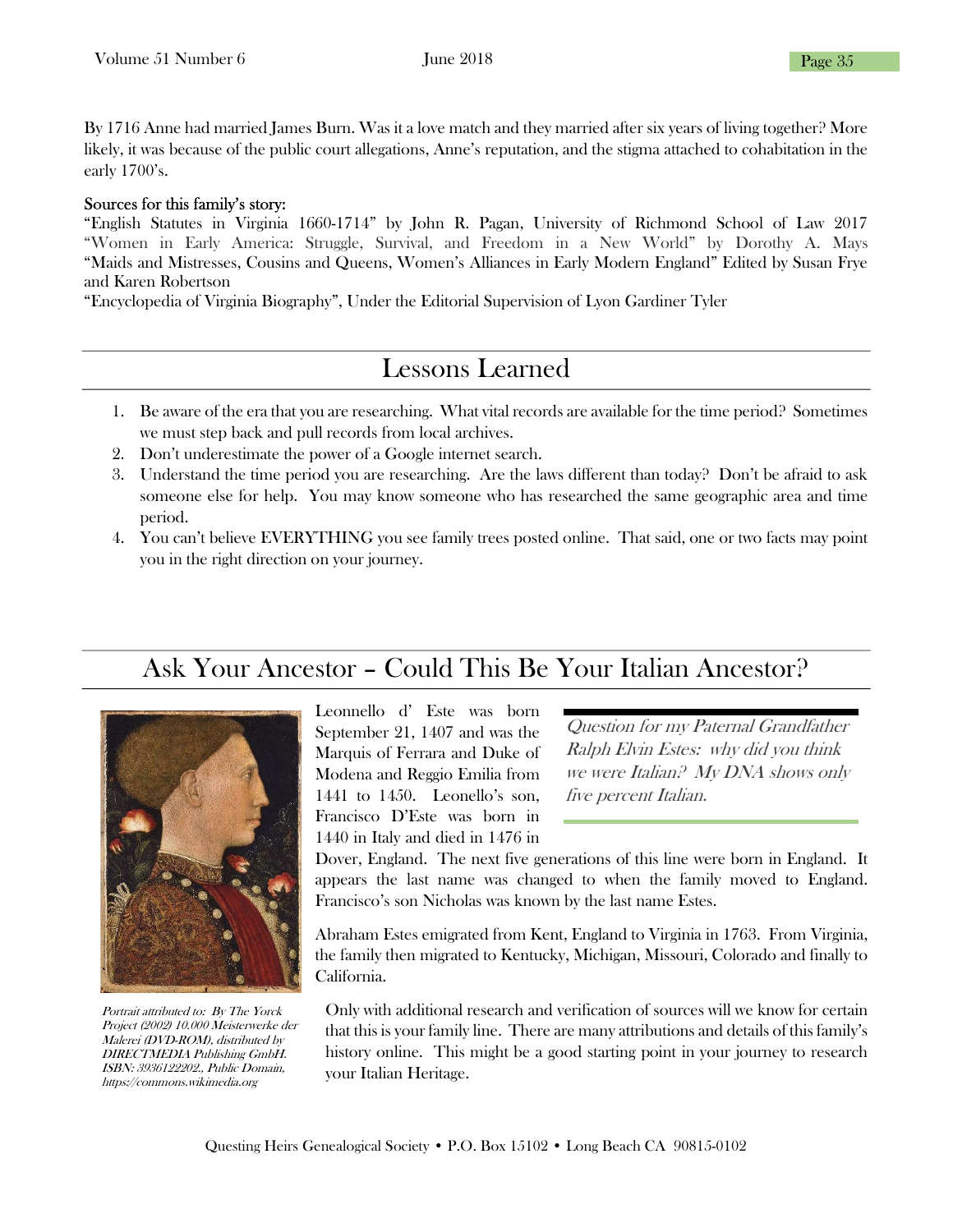

## Free Genealogy Websites to Check Out

There are a lot of free websites specifically for genealogy research. Here is a quick reminder of some of the more popular ones.

#### WikiTree • https://www.wikitree.com/

WikiTree's mission is to grow an accurate single-family tree that connects us all and is freely available to us all.

#### Family Tree Now • https://www.familytreenow.com/

Their mission is to create the best free genealogy site in the world. You can easily look up contemporary relatives. People may opt out from this database so you may not always find current and past addresses.

#### Jewish Gen • https://www.jewishgen.org

Jewish Gen is a free genealogy website that features tens of millions of records, research tools, and other resources to help those with Jewish ancestry.

#### Steven Morse • https://stevemorse.org/

According the site, it contains tools for finding immigration records, census records, vital records and for dealing with calendars, maps, foreign alphabets, and number other applications. Some of these tools fetch data from other websites. I've used this web site many time and find it very helpful.

Who Do You Think You Are?

The new season of WDYTYA has arrived. If you weren't able to catch the first episodes they can be found on TLC network. The six celebrities this season are: Hilary Duff, Jean Smart, Jon Cryer, Laverne Cox, Megan Mullally and Molly Shannon.

Each celebrity will discover their own family history and compare it to family legend. With help of Ancestry.com they will be able to set the record straight and discover their own true heritage. For more information see:

http://www.tlc.com/tlcme/new-celebritiestrace-their-roots-on-who-do-you-think-youare/



REFRESHMENT REPORT by Sandy Hollandsworth In June, the QHGS will host the ice cream social.

MEMBERSHIP REPORT by Cynthia Day-Elliott Attendance at our May meeting: 38 members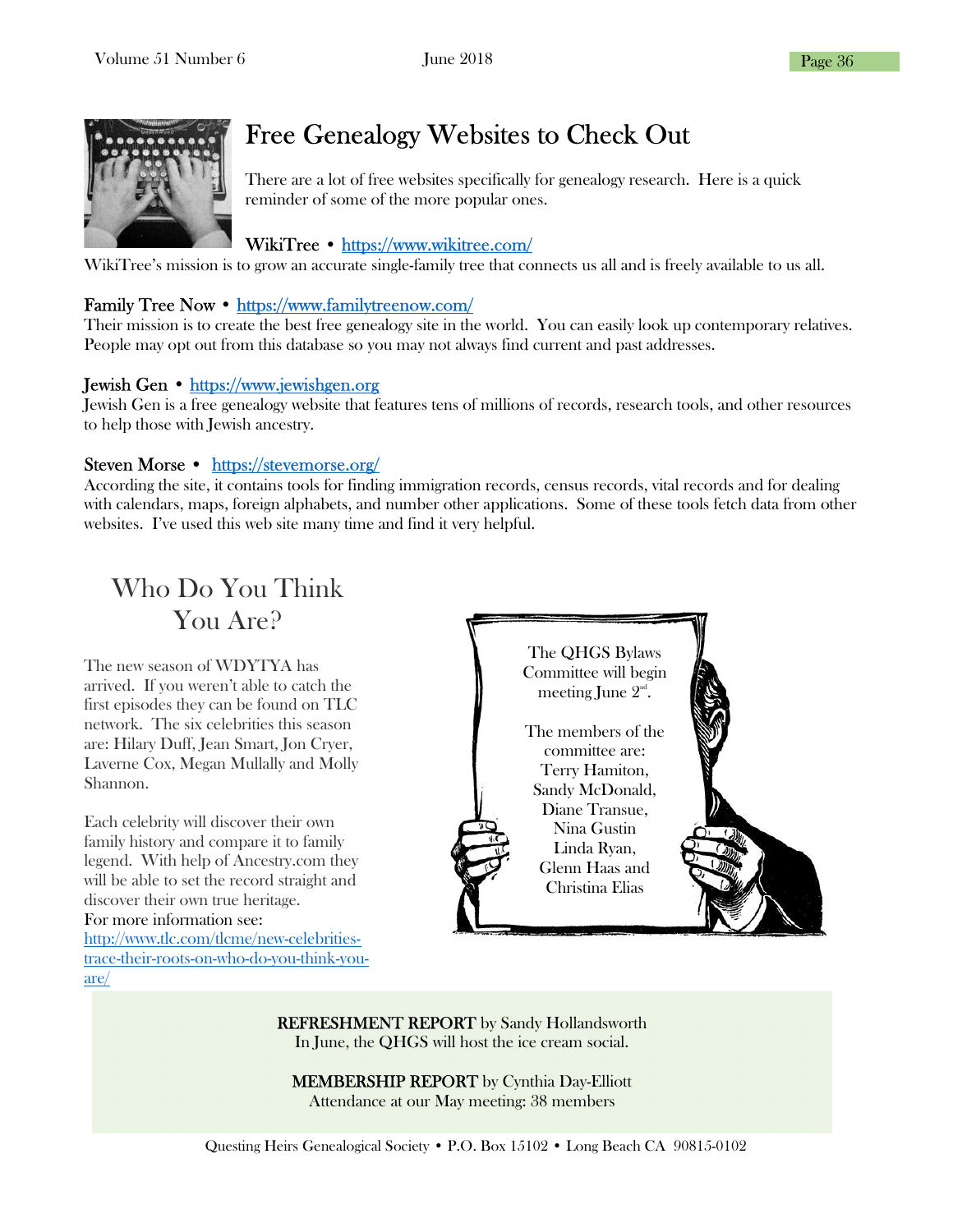## Learning Opportunities

#### Orange County FamilySearch Library

The Orange County FamilySearch Library has experts/professionals available for one-on-one assistance in June. If you would like to schedule a one-on-one session with Barbara Renick, Kristi Sexton, Elna Katherman, or Marilyn Pope please call the library for an appointment. They will tell you what is still available and give you the email of the specialist to confirm your appointment. The library phone number is (714) 997-7710.

#### Annual SCGS Open House, Saturday, July 7, 2018.

The Southern California Genealogical Society is having an open house. There will be representatives from the Board of Directors and special interest groups. There will be guided tours of the library. For more information see:

https://scgsgenealogy.blogspot.com/2018/05/ca-scgs-annual-scgs-open-house-saturday.html

The Library of the Orange County Jewish Genealogy Society is moving to a new home. The library of 190 books on Jewish genealogy will be located in Westminster. To schedule an appointment to use the library, please send an email to info@ocjgs.org or call Michelle Sandler at (949) 423-3746

#### FamilySearch Classes

June 7 "Using German Address Books to Locate Records" June 12 "Tips and Tricks for Using the FamilySearch Historical Record Collection" June 21 "Scottish Clans and Naming Patterns" For more information: https://www.familysearch.org/locations/library\_class\_schedule

#### Family Tree Webinars

June 8 "The Family DNA Project" by Nicka Smith June 13 "Easily Read Old Style American Handwriting" by Sharon Monson June 19 "Using Maps in Genealogical Research" by Sara A. Scribner, CG June 19 "You Need a Search Strategy: Maximizing Your Results with Online Genealogical Database" by Mike

 Mansfield For more information about seminars: https://familytreewebinars.com/upcoming-webinars.php

#### Southern California Genealogical Society

May 5 "Researching Your Revolutionary War Ancestors" by Michael Strauss May 16 "The Good, The Bad, and The Ugly Truth About Family Histories" by Shannon-Combs Bennett For more information see: http://www.scgsgenealogy.com/webinar/jes-index.html



## QHGS Meeting Reminder

Help us cover the cost of our hospitality supplies. Please donate two dollars to the basket as you enjoy the tasty food during the mid-meeting break.

### Other QHGS Events

Glenn Hass reported that the fundraiser night at Papalucci's was a success. Thank you, Papalucci's Italian Ristorante, for your generous donation of \$280!

Cynthia Day-Elliott reported that six people joined her for a field trip on May  $12<sup>th</sup>$ to the Los Angeles Family Search Library.

Questing Heirs Genealogical Society • P.O. Box 15102 • Long Beach CA 90815-0102